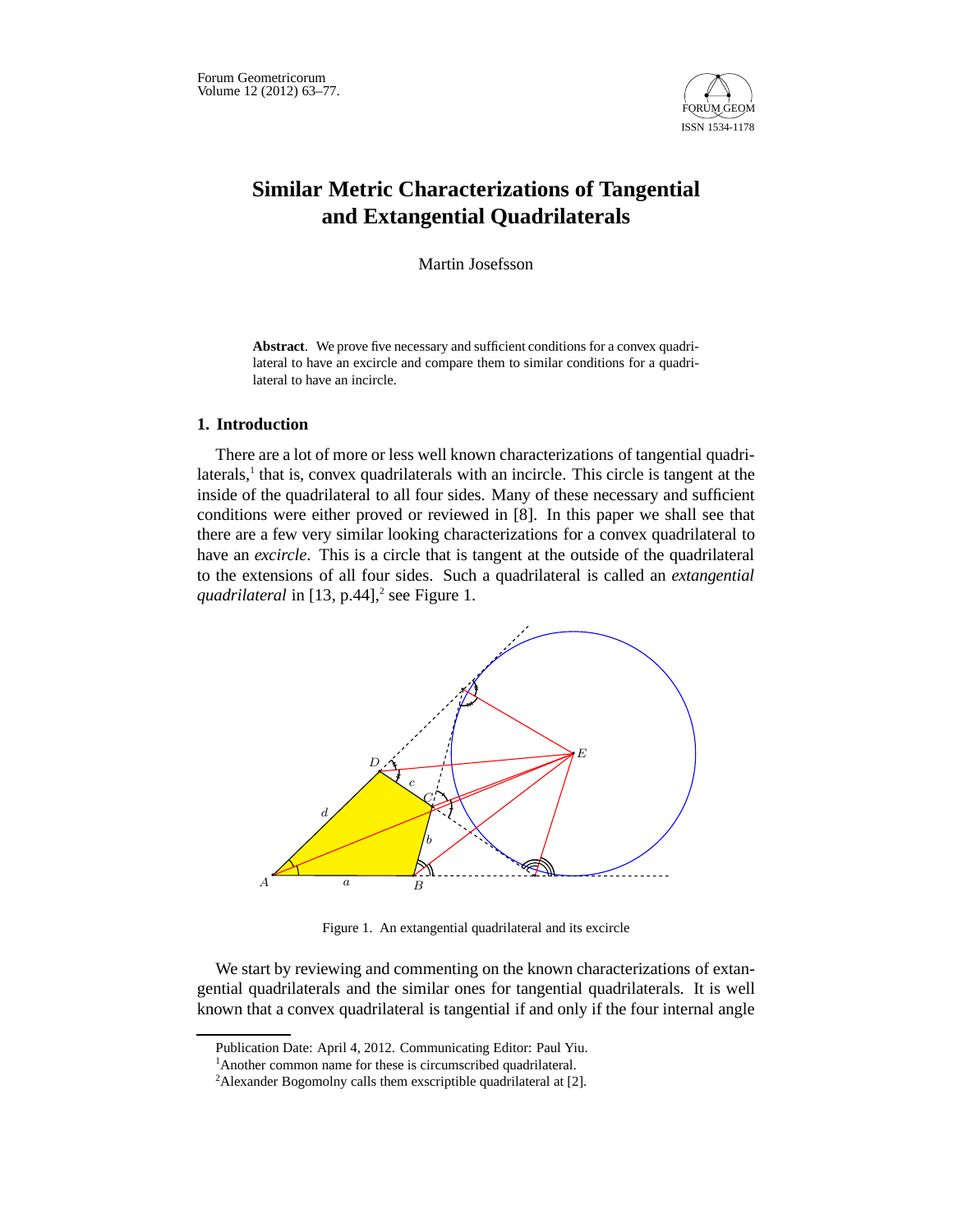bisectors to the vertex angles are concurrent. Their common point is the incenter, that is, the center of the incircle. A convex quadrilateral is extangential if and only if six angles bisectors are concurrent, which are the internal angle bisectors at two opposite vertex angles, the external angle bisectors at the other two vertex angles, and the external angle bisectors at the angles formed where the extensions of opposite sides intersect. Their common point is the excenter  $(E$  in Figure 1).

The most well known and useful characterization of tangential quadrilaterals is the Pitot theorem, that a convex quadrilateral with sides  $a, b, c, d$  has an incircle if and only if opposite sides have equal sums,

$$
a + c = b + d.
$$

For the existence of an excircle, the similar characterization states that the adjacent sides shall have equal sums. This is possible in two different ways. There can only be one excircle to a quadrilateral, and the characterization depends on which pair of opposite vertices the excircle is outside of. It is easy to realize that it must be outside the vertex (of the two considered) with the biggest angle.<sup>3</sup> A convex quadrilateral  $ABCD$  has an excircle outside one of the vertices  $A$  or  $C$  if and only if

$$
a + b = c + d \tag{1}
$$

according to [2] and [10, p.69]. This was proved by the Swiss mathematician Jakob Steiner (1796–1863) in 1846 (see [3, p.318]). By symmetry  $(b \leftrightarrow d)$ , there is an excircle outside one of the vertices  $B$  or  $D$  if and only if

$$
a + d = b + c.\t\t(2)
$$

From (1) and (2), we have that a convex quadrilateral with sides  $a, b, c, d$  has an excircle if and only if

$$
|a-c| = |b-d|
$$

which resembles the Pitot theorem. There is however one exception to these characterizations. The existence of an excircle is dependent on the fact that the extensions of opposite sides in the quadrilateral intersect, otherwise the circle can never be tangent to all four extensions. Therefore there is no excircle to either of a trapezoid, a parallelogram, a rhombus, a rectangle or a square even though (1) or (2) is satisfied in many of them, since they have at least one pair of opposite parallel sides.<sup>4</sup>

In [8, p.66] we reviewed two characterizations of tangential quadrilaterals regarding the extensions of the four sides. Let us take another look at them here. If  $ABCD$  is a convex quadrilateral where opposite sides AB and CD intersect at E, and the sides  $AD$  and  $BC$  intersect at F (see Figure 2), then  $ABCD$  is a tangential quadrilateral if and only if either of the following conditions holds:

$$
AE + CF = AF + CE,\tag{3}
$$

$$
BE + BF = DE + DF.
$$
 (4)

<sup>&</sup>lt;sup>3</sup>Otherwise the circle can never be tangent to all four extensions.

<sup>&</sup>lt;sup>4</sup>The last four of these quadrilaterals can be considered to be extangential quadrilaterals with infinite exradius, see Theorem 8.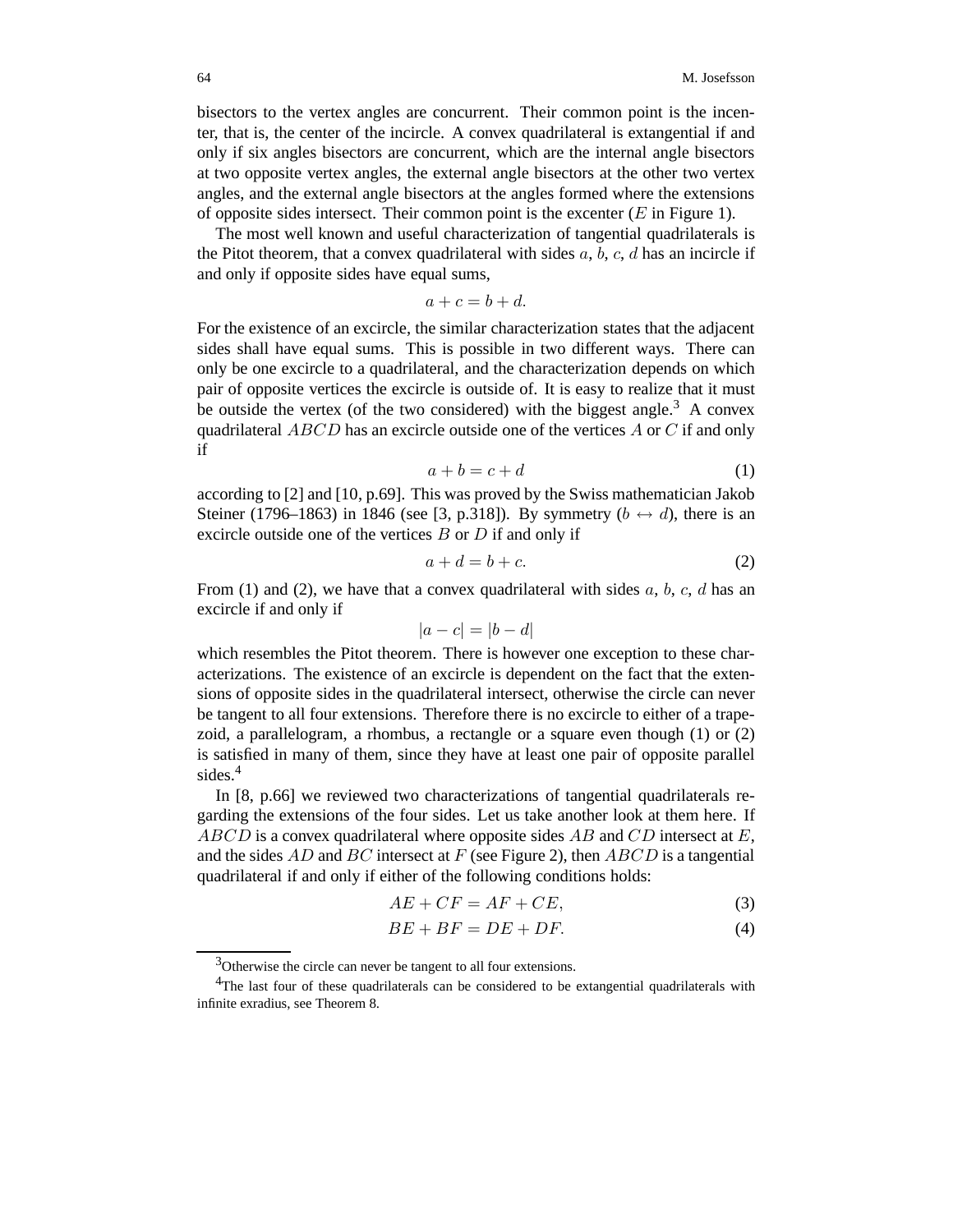

Figure 2. The extensions of the sides

The history of these conditions are discussed in [14] together with the corresponding conditions for extangential quadrilaterals. In our notations, ABCD has an excircle outside one of the vertices  $A$  or  $C$  if and only if either of the following conditions holds:

$$
AE + CE = AF + CF,\t\t(5)
$$

$$
BE + DE = BF + DF.
$$
 (6)

These conditions were stated somewhat differently in [14] with other notations. Also, there it was not stated that the excircle can be outside  $A$  instead of  $C$ , but that is simply a matter of making the change  $A \leftrightarrow C$  in (5) to see that the condition is unchanged. How about an excircle outside of  $B$  or  $D$ ? By making the changes  $A \leftrightarrow D$  and  $B \leftrightarrow C$  (to preserve that AB and CD intersect at E) we find that the conditions  $(5)$  and  $(6)$  are still the same. According to [14], conditions  $(3)$  and (5) were proved by Jakob Steiner in 1846. In 1973, Howard Grossman (see [5]) contributed with the two additional conditions (4) and (6).

From a different point of view, (3) and (5) can be considered to be necessary and sufficient conditions for when a *concave* quadrilateral AECF has an "incircle" (a circle tangent to two adjacent sides and the extensions of the other two) or an excircle respectively. Then (4) and (6) are necessary and sufficient conditions for a *complex* quadrilateral  $BEDF$  to have an excircle.<sup>5</sup>

Another related theorem is due to the Australian mathematician M. L. Urquhart (1902–1966). He considered it to be "the most elementary theorem of Euclidean geometry". It was originally stated using only four intersecting lines. We restate it in the framework of a convex quadrilateral ABCD, where opposite sides intersect at E and F, see Figure 2. Urquhart's theorem states that if  $AB+BC = AD+DC$ , then  $AE + EC = AF + FC$ . In 1976 Dan Pedoe wrote about this theorem (see [12]), where he concluded that the proof by purely geometrical methods is not elementary and that he had been trying to find such a proof that did not involve a circle (the excircle to the quadrilateral). Later that year, Dan Sokolowsky took up

 ${}^{5}$ Equations (4) and (6) can then be merged into one as  $|BE - DF| = |BF - DE|$ .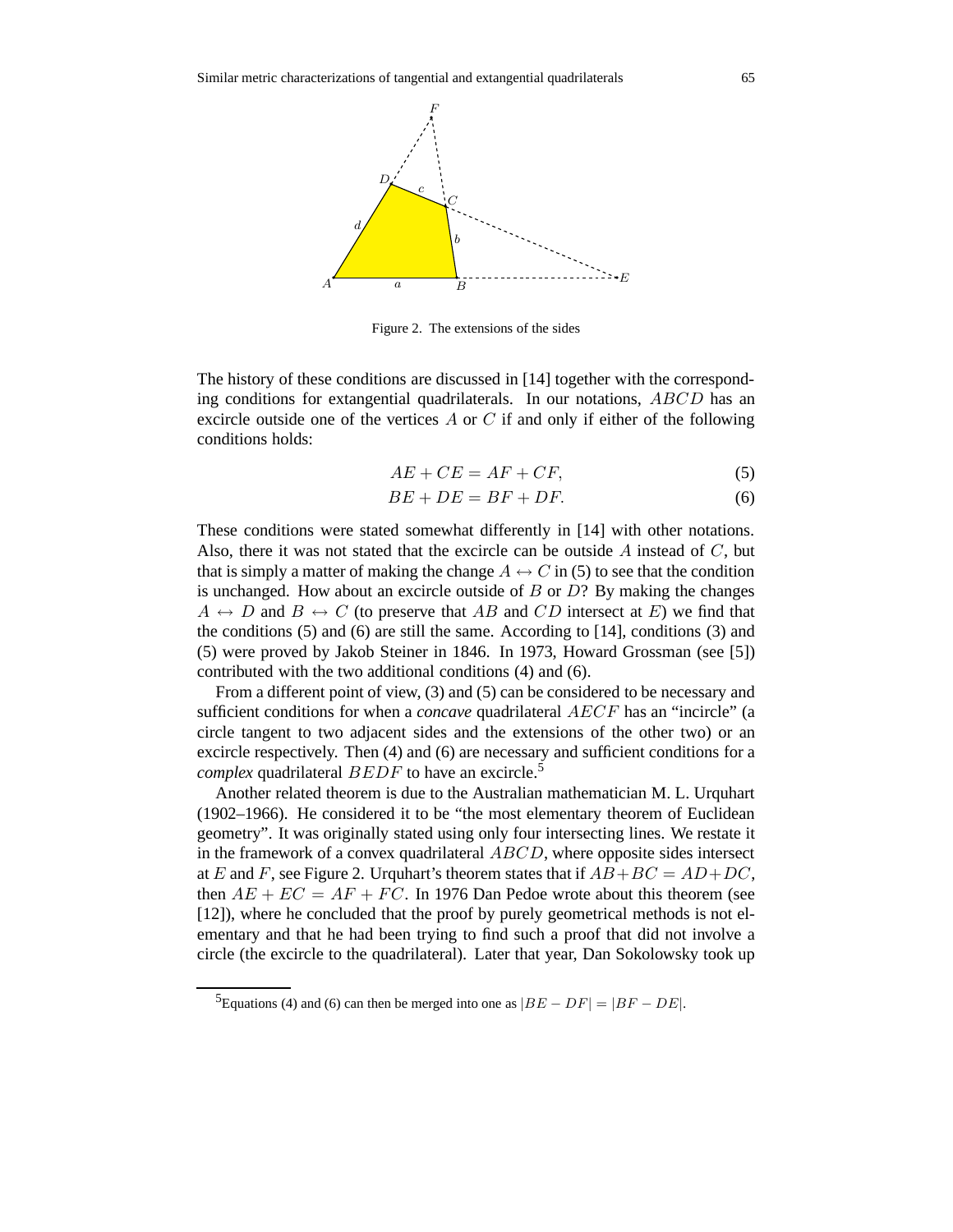that challenge and gave an elementary "no-circle" proof in [15]. In 2006, Mowaffaq Hajja gave a simple trigonometric proof (see [6]) that the two equations in Urquhart's theorem are equivalent. According to (1) and (5), they are both characterizations of an extangential quadrilateral ABCD.

# **2. Characterizations with subtriangle circumradii**

In [9, pp.23–24] we proved that if the diagonals in a convex quadrilateral  $ABCD$ intersect at  $P$ , then it has an incircle if and only if

$$
R_1 + R_3 = R_2 + R_4
$$

where  $R_1, R_2, R_3$  and  $R_4$  are the circumradii in the triangles ABP, BCP, CDP and DAP respectively, see Figure 3.



Figure 3. The subtriangle circumcircles

There are the following similar conditions for a quadrilateral to have an excircle.

**Theorem 1.** *Let* R1*,* R2*,* R3*,* R4 *be the circumradii in the triangles* ABP*,* BCP*,* CDP*,* DAP *respectively in a convex quadrilateral* ABCD *where the diagonals intersect at* P*. It has an excircle outside one of the vertices* A *or* C *if and only if*

$$
R_1 + R_2 = R_3 + R_4
$$

*and an excircle outside one of the vertices* B *or* D *if and only if*

$$
R_1 + R_4 = R_2 + R_3.
$$

*Proof.* According to the extended law of sines, the sides satisfies  $a = 2R_1 \sin \theta$ ,  $b = 2R_2 \sin \theta$ ,  $c = 2R_3 \sin \theta$  and  $d = 2R_4 \sin \theta$ , where  $\theta$  is the angle between the diagonals, <sup>6</sup> see Figure 3. Thus

 $a + b - c - d = 2\sin\theta(R_1 + R_2 - R_3 - R_4)$ 

<sup>&</sup>lt;sup>6</sup>We used that  $\sin (\pi - \theta) = \sin \theta$  to get two of the formulas.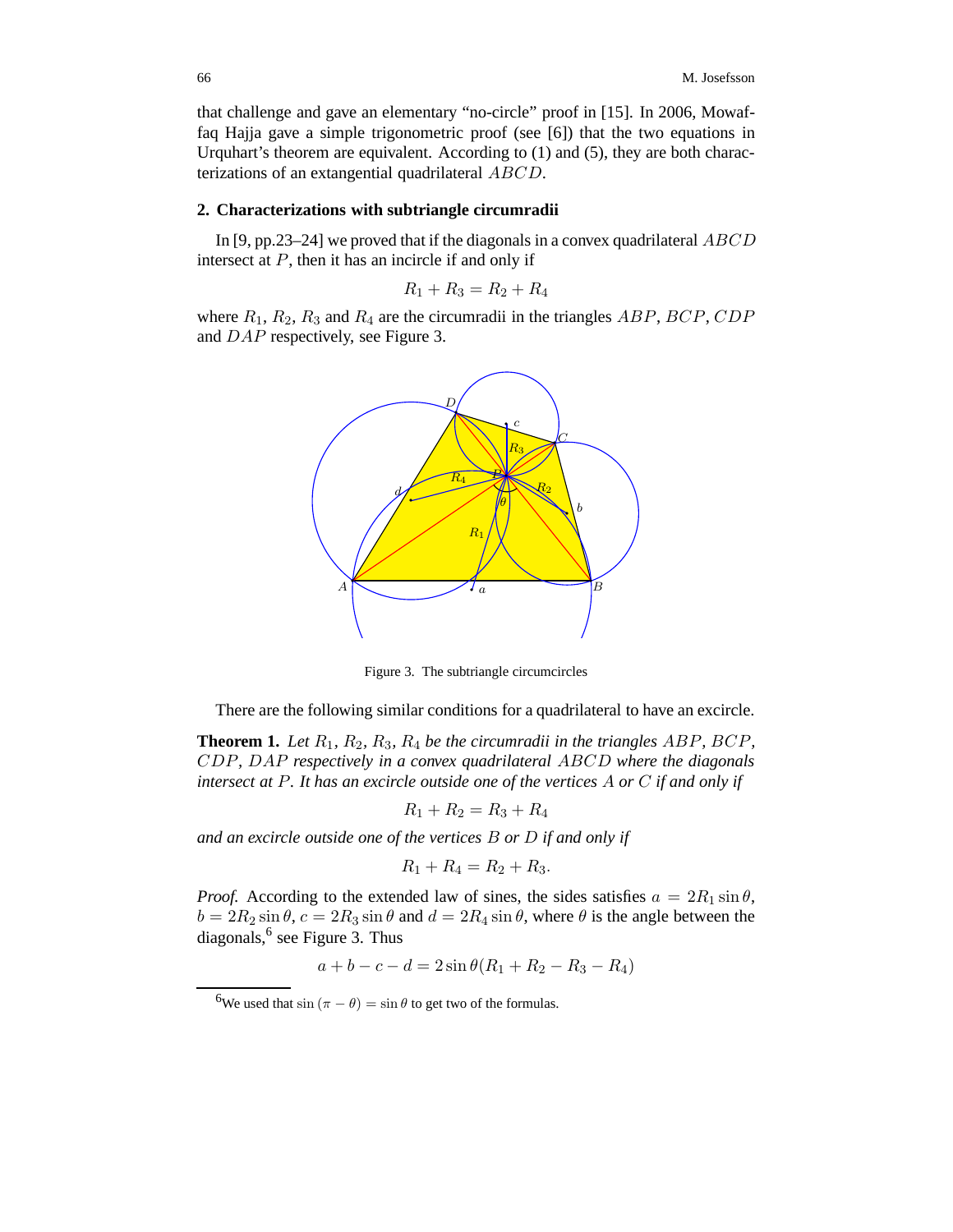and

$$
a + d - b - c = 2\sin\theta(R_1 + R_4 - R_2 - R_3).
$$

From these we directly get that

$$
a + b = c + d \quad \Leftrightarrow \quad R_1 + R_2 = R_3 + R_4
$$

and

$$
a + d = b + c \quad \Leftrightarrow \quad R_1 + R_4 = R_2 + R_3
$$

since  $\sin \theta \neq 0$ . By (1) and (2) the conclusions follow.

### **3. Characterizations concerning the diagonal parts**

In [7] Larry Hoehn made a few calculations with the law of cosines to prove that in a convex quadrilateral  $ABCD$  with sides  $a, b, c, d$ ,

$$
efgh(a+c+b+d)(a+c-b-d)=(agh+cef+beh+dfg)(agh+cef-beh-dfg)
$$

where  $e, f, g, h$  are the distances from the vertices  $A, B, C, D$  respectively to the diagonal intersection (see Figure 4). Using the Pitot theorem  $a + c = b + d$ , we get that the quadrilateral is tangential if and only if

$$
agh + cef = beh + dfg. \tag{7}
$$

Now we shall prove that there are similar characterizations for the quadrilateral to have an excircle.

**Theorem 2.** *Let* e, f, g, h *be the distances from the vertices* A, B, C, D *respectively to the diagonal intersection in a convex quadrilateral* ABCD *with sides* a, b, c, d*. It has an excircle outside one of the vertices* A *or* C *if and only if*

$$
agh + beh = cef + dfg
$$

*and an excircle outside one of the vertices* B *or* D *if and only if*

$$
agh + dfg = beh + cef.
$$

*Proof.* In [7] Hoehn proved that in a convex quadrilateral,

$$
efgh (a2 + c2 – b2 – d2) = a2g2h2 + c2e2f2 – b2e2h2 – d2f2g2.
$$

Now adding  $efgh(-2ac + 2bd)$  to both sides, this is equivalent to

$$
efgh ((a - c)2 - (b - d)2) = (agh - cef)2 - (beh - dfg)2
$$

which is factored as

$$
efgh(a-c+b-d)(a-c-b+d) = (agh-cef+beh-dfg)(agh-cef-beh+dfg).
$$

The left hand side is zero if and only if  $a + b = c + d$  or  $a + d = b + c$  and the right hand side is zero if and only if  $agh + beh = cef + dfg$  or  $agh + dfg = beh + cef$ .

To show that the first equality from both sides are connected and that the second equality from both sides are also connected, we study a special case. In a kite where  $a = d$  and  $b = c$  and also  $f = h$ , the two equalities  $a + b = c + d$  and  $agh + beh = cef + dfg$  are satisfied, but none of the others. This proves that they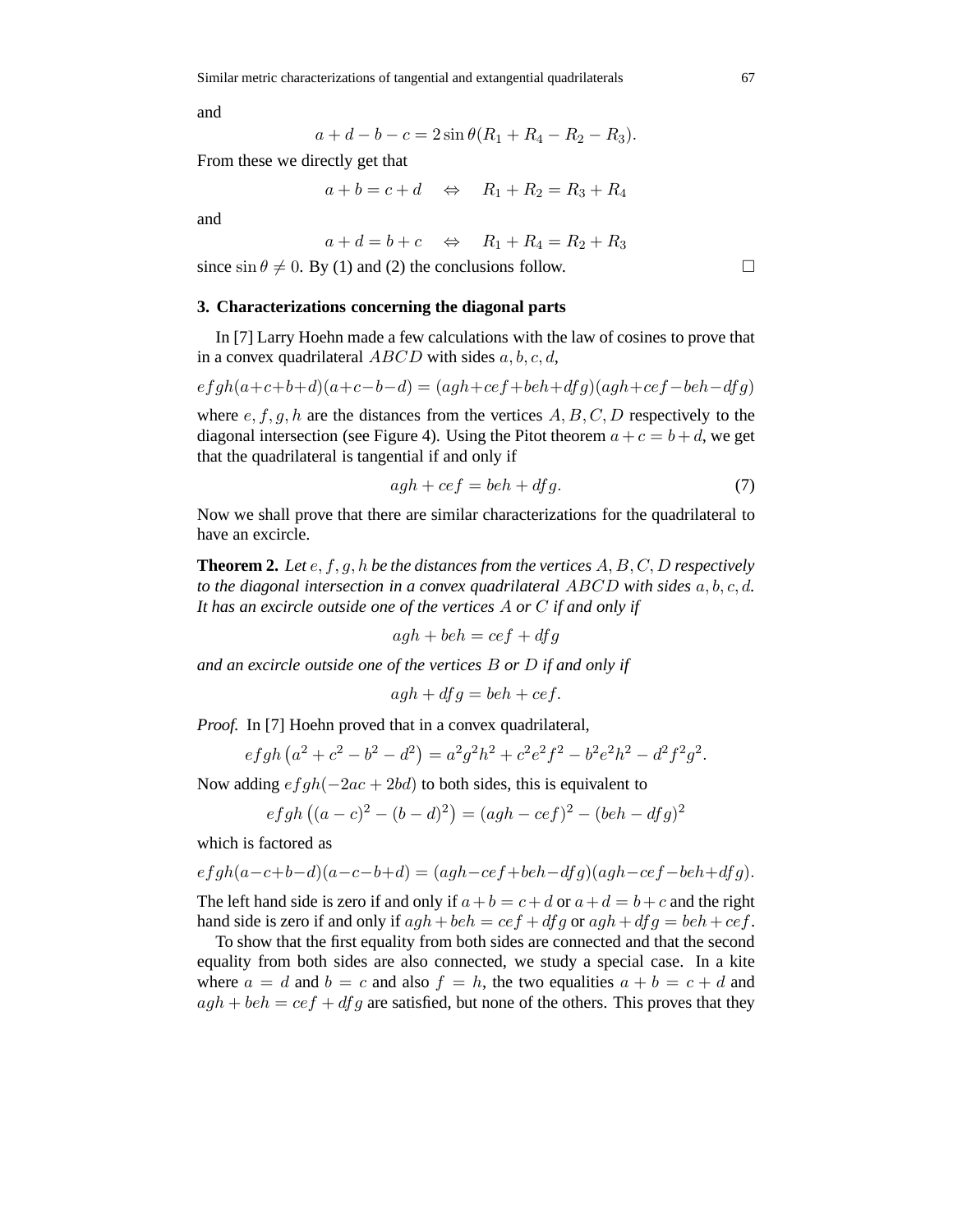are connected. In the same way, using another kite, the other two are connected and we have that

$$
a + b = c + d \quad \Leftrightarrow \quad agh + beh = cef + dfg
$$

and

$$
a + d = b + c \Leftrightarrow \quad \text{ag} \quad a \cdot f + d \cdot f = \text{de} \quad b + \text{ce} \cdot f.
$$

This completes the proof according to (1) and (2).  $\Box$ 

*Remark.* The characterization (7) had been proved at least three different times before Hoehn did it. It appears as part of a proof of an inverse inradii characterization of tangential quadrilaterals in [16] and [17]. It was also proved in [11, Proposition 2 (e)]. All of the four known proofs used different notations.

#### **4. Characterizations with subtriangle altitudes**

In 2009, Nicusor Minculete gave two different proofs (see [11]) that a convex quadrilateral *ABCD* has an incircle if and only if the altitudes  $h_1$ ,  $h_2$ ,  $h_3$ ,  $h_4$  from the diagonal intersection  $P$  to the sides  $AB$ ,  $BC$ ,  $CD$ ,  $DA$  in triangles  $ABP$ , BCP, CDP, DAP respectively satisfy

$$
\frac{1}{h_1} + \frac{1}{h_3} = \frac{1}{h_2} + \frac{1}{h_4}.\tag{8}
$$

This characterization of tangential quadrilaterals had been proved as early as 1995 in Russian by Vasilyev and Senderov [16]. Another Russian proof was given in 2004 by Zaslavsky [18]. To prove that (8) holds in a tangential quadrilateral (i.e. not the converse) was a problem at the 2009 mathematics Olympiad in Germany [1]. All of these but the 1995 proof used other notations.



Figure 4. The subtriangle altitudes  $h_1, h_2, h_3$  and  $h_4$ 

Here we will give a short fifth proof that (8) is a necessary and sufficient condition for a convex quadrilateral to have an incircle using the characterization (7).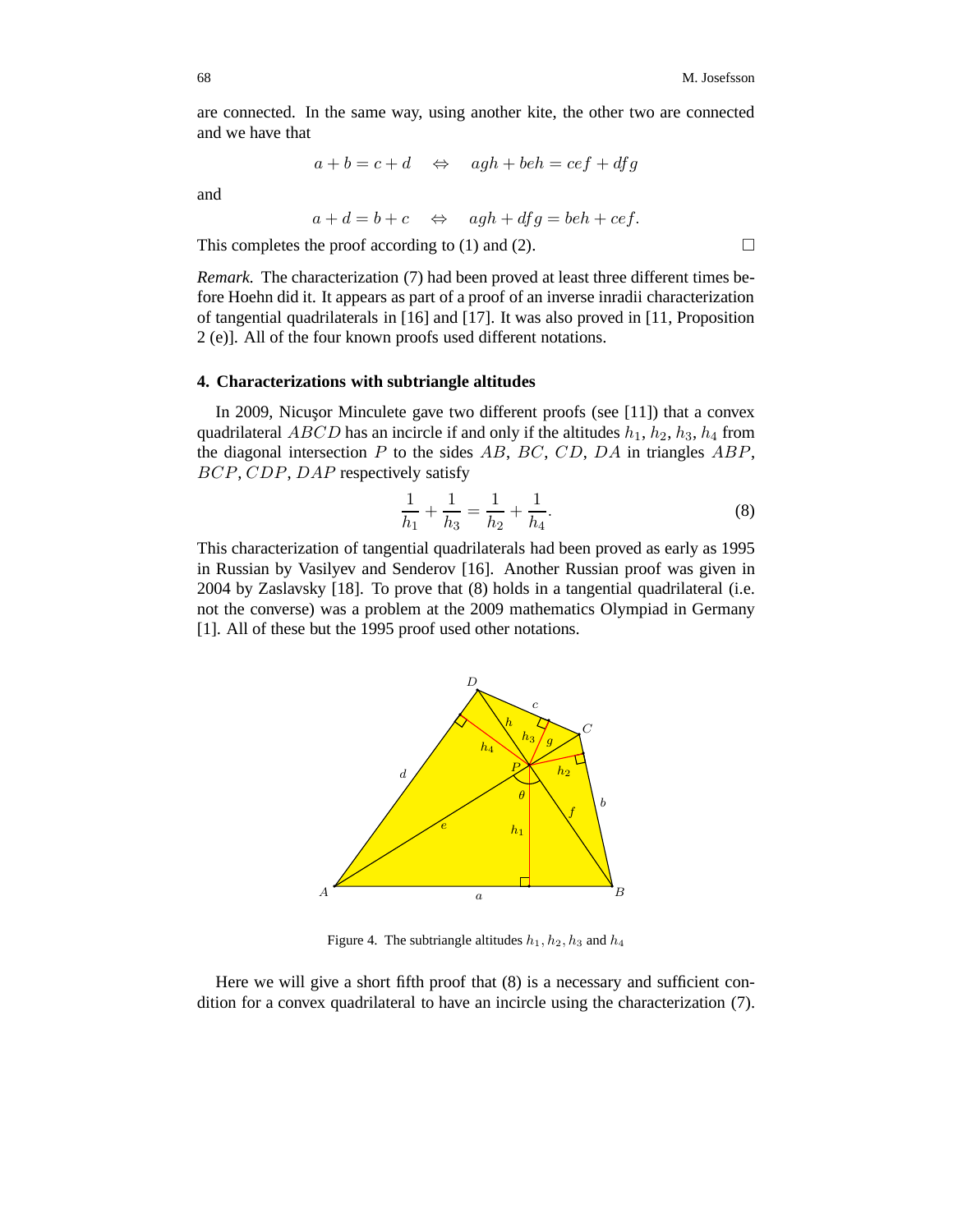By expressing twice the area of ABP, BCP, CDP, DAP in two different ways, we have the equalities (see Figure 4)

$$
ah_1 = ef \sin \theta,
$$
  
\n
$$
bh_2 = fg \sin \theta,
$$
  
\n
$$
ch_3 = gh \sin \theta,
$$
  
\n
$$
dh_4 = he \sin \theta
$$
\n(9)

where  $\theta$  is the angle between the diagonals.<sup>7</sup> Hence

$$
\left(\frac{1}{h_1} + \frac{1}{h_3} - \frac{1}{h_2} - \frac{1}{h_4}\right) \sin \theta = \frac{a}{ef} + \frac{c}{gh} - \frac{b}{fg} - \frac{d}{he} = \frac{agh + cef - beh - dfg}{efgh}.
$$

Since  $\sin \theta \neq 0$ , we have that

$$
\frac{1}{h_1} + \frac{1}{h_3} = \frac{1}{h_2} + \frac{1}{h_4} \quad \Leftrightarrow \quad agh + cef = beh + dfg
$$

which by (7) proves that (8) is a characterization of tangential quadrilaterals.

Now we prove the similar characterizations of extangential quadrilaterals.

**Theorem 3.** Let  $h_1, h_2, h_3, h_4$  be the altitudes from the diagonal intersection P *to the sides* AB*,* BC*,* CD*,* DA *in the triangles* ABP*,* BCP*,* CDP*,* DAP *respectively in a convex quadrilateral* ABCD*. It has an excircle outside one of the vertices* A *or* C *if and only if*

$$
\frac{1}{h_1} + \frac{1}{h_2} = \frac{1}{h_3} + \frac{1}{h_4}
$$

*and an excircle outside one of the vertices* B *or* D *if and only if*

$$
\frac{1}{h_1} + \frac{1}{h_4} = \frac{1}{h_2} + \frac{1}{h_3}.
$$

*Proof.* The four equations (9) yields

$$
\left(\frac{1}{h_1} + \frac{1}{h_2} - \frac{1}{h_3} - \frac{1}{h_4}\right) \sin \theta = \frac{a}{ef} + \frac{b}{fg} - \frac{c}{gh} - \frac{d}{he} = \frac{agh + beh - cef - dfg}{efgh}.
$$

Since  $\sin \theta \neq 0$ , we have that

$$
\frac{1}{h_1} + \frac{1}{h_2} = \frac{1}{h_3} + \frac{1}{h_4} \quad \Leftrightarrow \quad agh + beh = cef + dfg
$$

which by Theorem 2 proves the first condition in the theorem. The second is proved in the same way.

<sup>&</sup>lt;sup>7</sup>Here we have used that  $\sin (\pi - \theta) = \sin \theta$  in two of the equalities.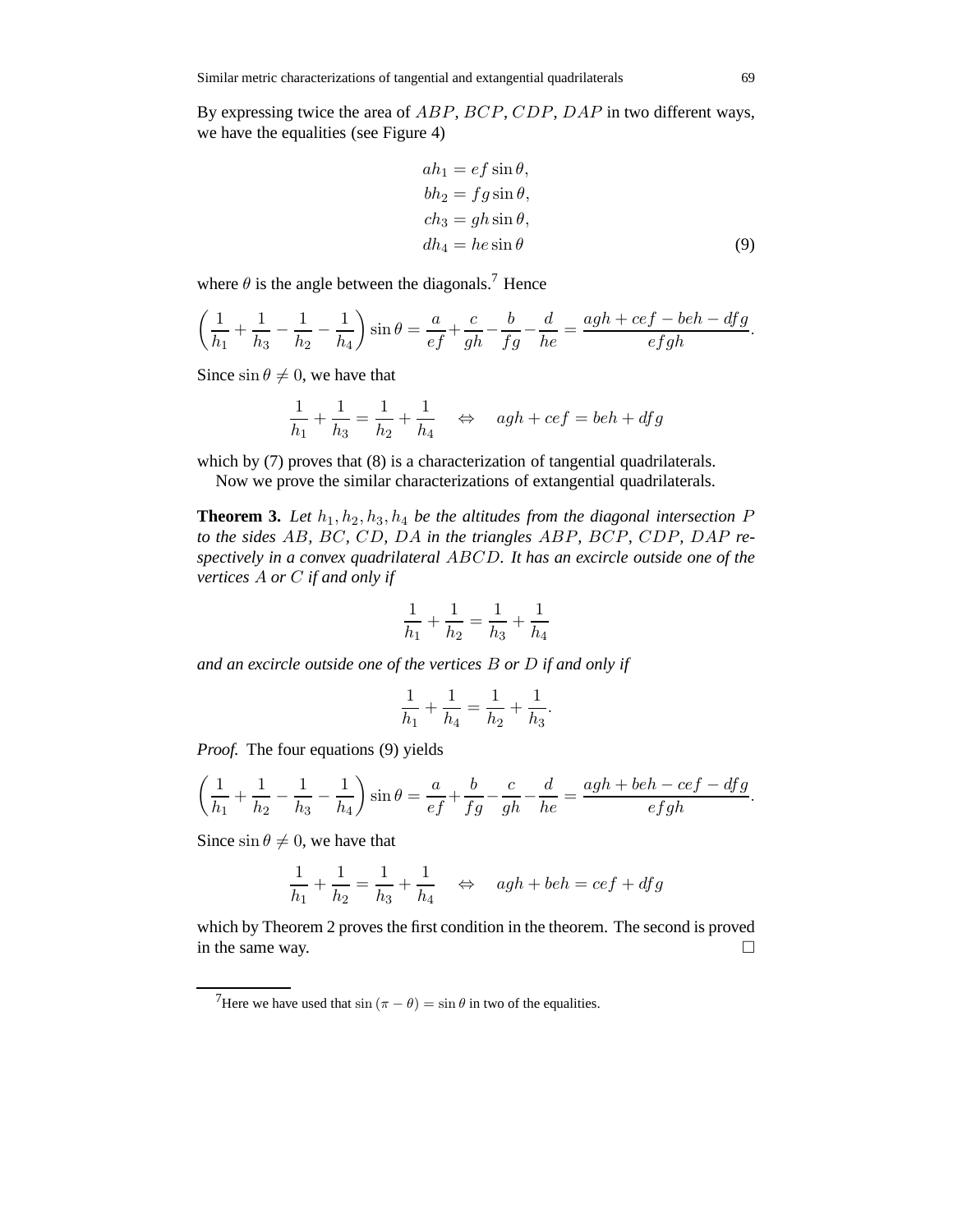# **5. Iosifescu's characterization for excircles**

According to [11, p.113], Marius Iosifescu proved in 1954 that a convex quadrilateral ABCD has an incircle if and only if

$$
\tan\frac{x}{2}\tan\frac{z}{2} = \tan\frac{y}{2}\tan\frac{w}{2}
$$

where  $x = \angle ABD$ ,  $y = \angle ADB$ ,  $z = \angle BDC$  and  $w = \angle DBC$ , see Figure 5. That proof was given in Romanian, but an English one was given in [8, pp.75–77].



Figure 5. Angles in Iosifescu's characterization

There are similar characterizations for a quadrilateral to have an excircle, which we shall prove in the next theorem.

**Theorem 4.** *Let*  $x = \angle ABD$ ,  $y = \angle ADB$ ,  $z = \angle BDC$  *and*  $w = \angle DBC$  *in a convex quadrilateral* ABCD*. It has an excircle outside one of the vertices* A *or* C *if and only if*

$$
\tan\frac{x}{2}\tan\frac{w}{2} = \tan\frac{y}{2}\tan\frac{z}{2}
$$

*and an excircle outside one of the vertices* B *or* D *if and only if*

$$
\tan\frac{x}{2}\tan\frac{y}{2} = \tan\frac{z}{2}\tan\frac{w}{2}
$$

.

*Proof.* In [8], Theorem 7, we proved by using the law of cosines that

$$
1 - \cos x = \frac{(d+a-q)(d-a+q)}{2aq}, \quad 1 + \cos x = \frac{(a+q+d)(a+q-d)}{2aq},
$$
  
\n
$$
1 - \cos y = \frac{(a+d-q)(a-d+q)}{2dq}, \quad 1 + \cos y = \frac{(d+q+a)(d+q-a)}{2dq},
$$
  
\n
$$
1 - \cos z = \frac{(b+c-q)(b-c+q)}{2cq}, \quad 1 + \cos z = \frac{(c+q+b)(c+q-b)}{2cq},
$$
  
\n
$$
1 - \cos w = \frac{(c+b-q)(c-b+q)}{2bq}, \quad 1 + \cos w = \frac{(b+q+c)(b+q-c)}{2bq},
$$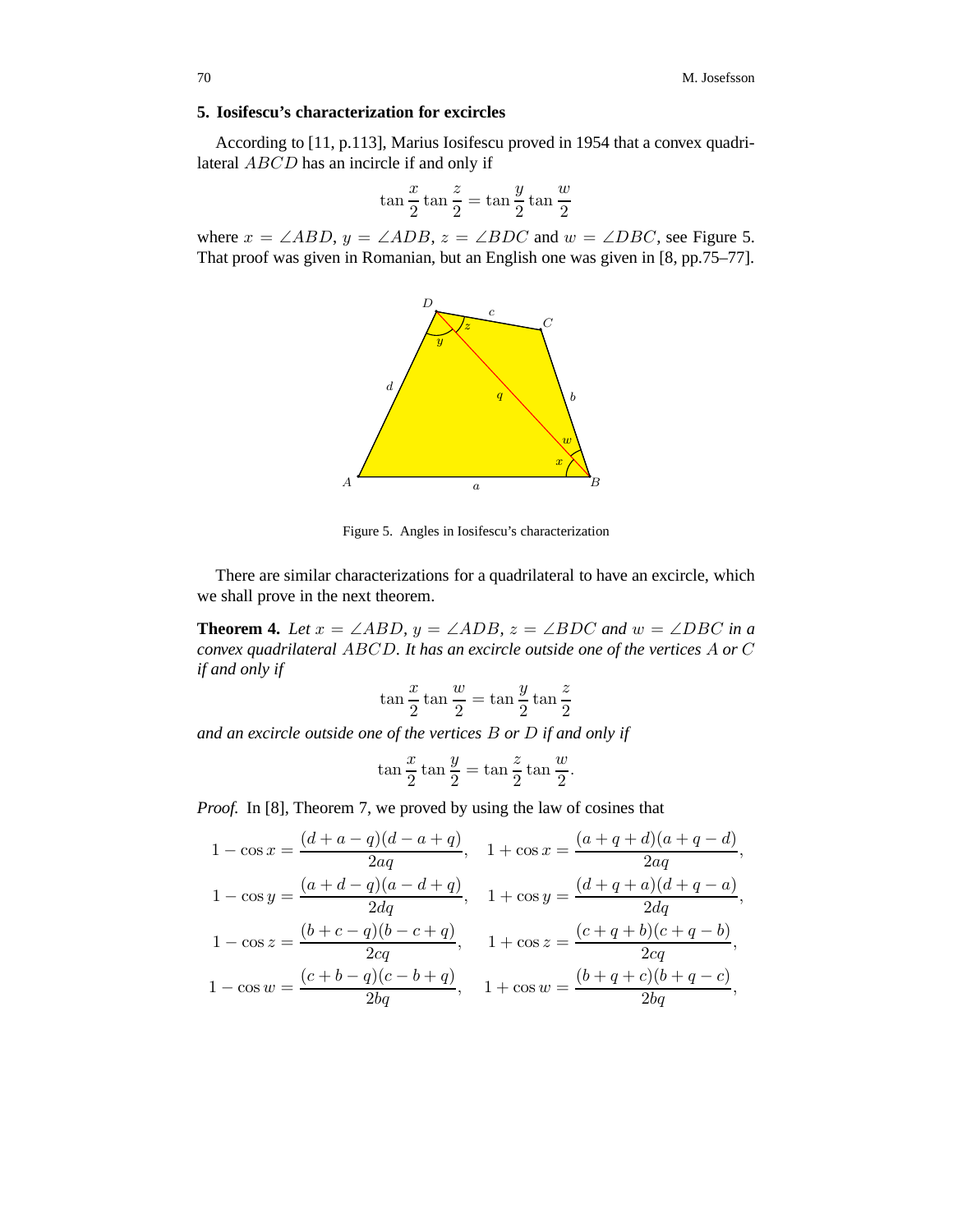where  $a = AB$ ,  $b = BC$ ,  $c = CD$ ,  $d = DA$  and  $q = BD$  in quadrilateral ABCD. Using these and the trigonometric identity

$$
\tan^2\frac{u}{2} = \frac{1-\cos u}{1+\cos u},
$$

the second equality in the theorem is equivalent to

$$
\frac{(d+a-q)^2(d-a+q)(a-d+q)(c+q+b)^2(c+q-b)(b+q-c)}{16abcdq^4}
$$

$$
=\frac{(b+c-q)^2(b-c+q)(c-b+q)(a+q+d)^2(a+q-d)(d+q-a)}{16abcdq^4}.
$$

This is factored as

$$
4qQ_1(a+d-b-c)\left((a+d)(b+c)-q^2\right) = 0\tag{10}
$$

where

$$
Q_1 = \frac{(a-d+q)(d-a+q)(b-c+q)(c-b+q)}{16abcdq^4}
$$

is a positive expression according to the triangle inequality. We also have that  $a + d > q$  and  $b + c > q$ , so  $(a + d)(b + c) > q<sup>2</sup>$ . Hence we have proved that

$$
\tan\frac{x}{2}\tan\frac{y}{2} = \tan\frac{z}{2}\tan\frac{w}{2} \quad \Leftrightarrow \quad a + d = b + c
$$

which according to (2) shows that the second equality in the theorem is a necessary and sufficient condition for an excircle outside of B or D.

The same kind of reasoning for the first equality in the theorem yields

$$
4qQ_2(a+b-c-d)\left((a+b)(c+d)-q^2\right) = 0\tag{11}
$$

where  $(a + b)(c + d) > q^2$  and

$$
Q_2 = \frac{(a-b+q)(b-a+q)(d-c+q)(c-d+q)}{16abcdq^4} > 0.
$$

Hence

$$
\tan\frac{x}{2}\tan\frac{w}{2} = \tan\frac{y}{2}\tan\frac{z}{2} \quad \Leftrightarrow \quad a+b=c+d
$$

which according to (1) shows that the first equality in the theorem is a necessary and sufficient condition for an excircle outside of  $A$  or  $C$ .

# **6. Characterizations with escribed circles**

All convex quadrilaterals *ABCD* have four circles, each of which is tangent to one side and the extensions of the two adjacent sides. In a triangle they are called the excircles, but for quadrilaterals we have reserved that name for a circle tangent to the extensions of all four sides. For this reason we will call a circle tangent to one side of a quadrilateral and the extensions of the two adjacent sides an *escribed circle*. <sup>8</sup> The four of them have the interesting property that their centers form a cyclic quadrilateral. If ABCD has an incircle, then its center is also the intersection of the diagonals in that cyclic quadrilateral [4, pp.1–2, 5].

<sup>&</sup>lt;sup>8</sup>In triangle geometry the two names excircle and escribed circle are synonyms.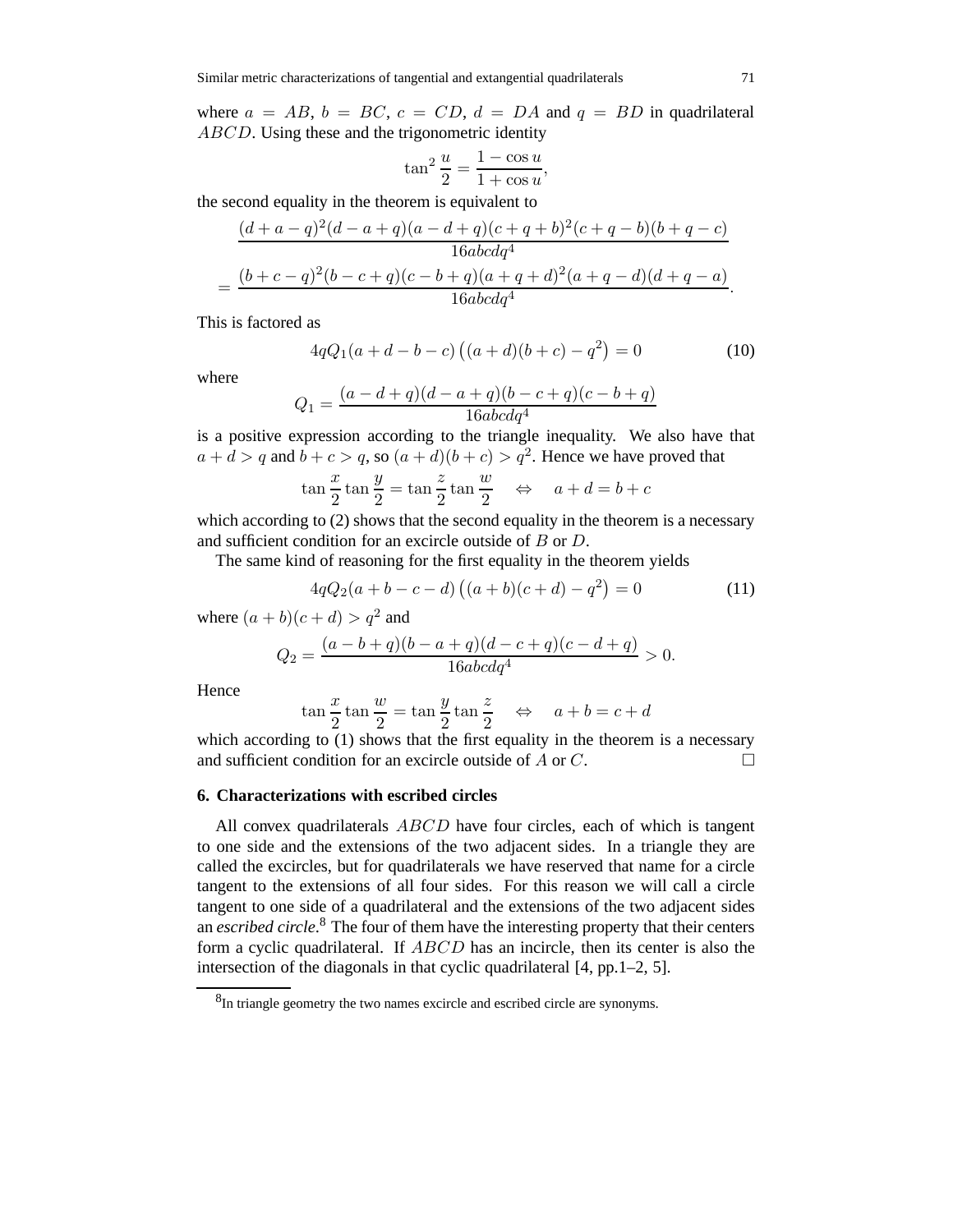First we will prove a new characterization for when a convex quadrilateral has an incircle that concerns the escribed circles.

**Theorem 5.** *A convex quadrilateral with consecutive escribed circles of radii* Ra*,*  $R_b$ ,  $R_c$  and  $R_d$  *is tangential if and only if* 

$$
R_a R_c = R_b R_d.
$$



Figure 6. The four escribed circles

*Proof.* We consider a convex quadrilateral ABCD where the angle bisectors intersect at  $I_a$ ,  $I_b$ ,  $I_c$  and  $I_d$ . Let the distances from these four intersections to the sides of the quadrilateral be  $r_a$ ,  $r_b$ ,  $r_c$  and  $r_d$ , see Figure 6. Then we have

$$
r_a \left(\cot\frac{A}{2} + \cot\frac{B}{2}\right) = a = R_a \left(\tan\frac{A}{2} + \tan\frac{B}{2}\right),
$$
  

$$
r_b \left(\cot\frac{B}{2} + \cot\frac{C}{2}\right) = b = R_b \left(\tan\frac{B}{2} + \tan\frac{C}{2}\right),
$$
  

$$
r_c \left(\cot\frac{C}{2} + \cot\frac{D}{2}\right) = c = R_c \left(\tan\frac{C}{2} + \tan\frac{D}{2}\right),
$$
  

$$
r_d \left(\cot\frac{D}{2} + \cot\frac{A}{2}\right) = d = R_d \left(\tan\frac{D}{2} + \tan\frac{A}{2}\right).
$$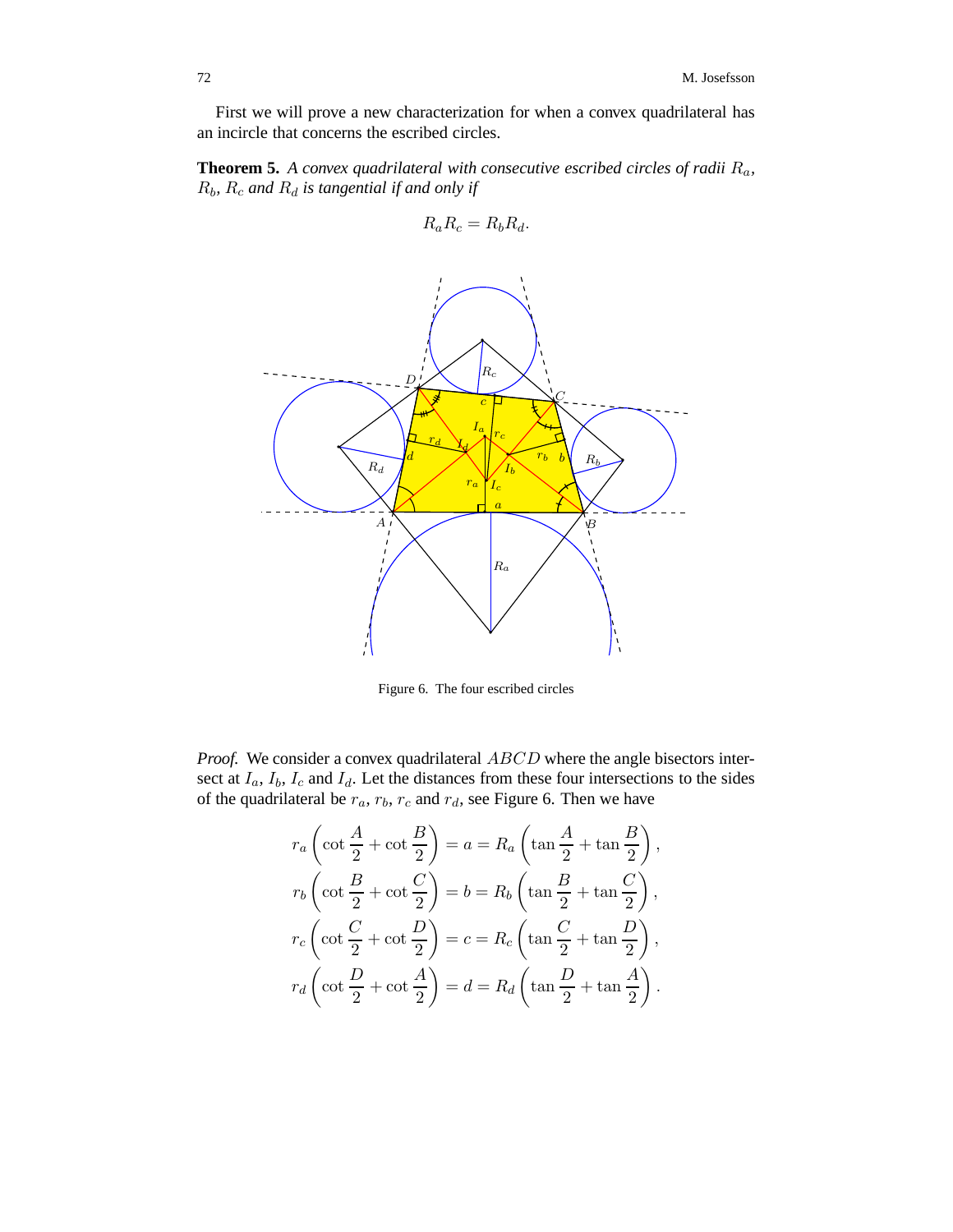From two of these we get

$$
r_b r_d \left(\cot\frac{B}{2} + \cot\frac{C}{2}\right) \left(\cot\frac{A}{2} + \cot\frac{D}{2}\right)
$$
  
=  $R_b R_d \left(\tan\frac{B}{2} + \tan\frac{C}{2}\right) \left(\tan\frac{A}{2} + \tan\frac{D}{2}\right)$ ,

whence

$$
r_b r_d \left( \frac{\cos \frac{A}{2} \sin \frac{D}{2} + \sin \frac{A}{2} \cos \frac{D}{2}}{\sin \frac{A}{2} \sin \frac{D}{2}} \right) \left( \frac{\cos \frac{B}{2} \sin \frac{C}{2} + \sin \frac{B}{2} \cos \frac{C}{2}}{\sin \frac{B}{2} \sin \frac{C}{2}} \right)
$$
  
=  $R_b R_d \left( \frac{\sin \frac{B}{2} \cos \frac{C}{2} + \cos \frac{B}{2} \sin \frac{C}{2}}{\cos \frac{B}{2} \cos \frac{C}{2}} \right) \left( \frac{\sin \frac{A}{2} \cos \frac{D}{2} + \cos \frac{A}{2} \sin \frac{D}{2}}{\cos \frac{A}{2} \cos \frac{D}{2}} \right).$ 

This is equivalent to

$$
\frac{r_b r_d}{R_b R_d} = \tan\frac{A}{2}\tan\frac{B}{2}\tan\frac{C}{2}\tan\frac{D}{2}.\tag{12}
$$

By symmetry we also have

$$
\frac{r_a r_c}{R_a R_c} = \tan\frac{A}{2} \tan\frac{B}{2} \tan\frac{C}{2} \tan\frac{D}{2};
$$
\n(13)

so

$$
\frac{r_a r_c}{R_a R_c} = \frac{r_b r_d}{R_b R_d}.\tag{14}
$$

The quadrilateral is tangential if and only if the angle bisectors are concurrent, which is equivalent to  $I_a \equiv I_b \equiv I_c \equiv I_d$ . This in turn is equivalent to that  $r_a = r_b = r_c = r_d$ . Hence by (14) the quadrilateral is tangential if and only if  $R_a R_c = R_b R_d.$ 

We also have the following formulas. They are not new, and can easily be derived in a different way using only similarity of triangles.

**Corollary 6.** In a bicentric quadrilateral <sup>9</sup> and a tangential trapezoid with consec*utive escribed circles of radii*  $R_a$ ,  $R_b$ ,  $R_c$  *and*  $R_d$ , *the incircle has the radius* 

$$
r = \sqrt{R_a R_c} = \sqrt{R_b R_d}.
$$

*Proof.* In these quadrilaterals,  $A + C = \pi = B + D$  or  $A + D = \pi = B + C$  (if we assume that  $AB \parallel DC$ ). Thus

$$
\tan\frac{A}{2}\tan\frac{C}{2} = \tan\frac{B}{2}\tan\frac{D}{2} = 1
$$

or

$$
\tan\frac{A}{2}\tan\frac{D}{2} = \tan\frac{B}{2}\tan\frac{C}{2} = 1.
$$

In either case the formulas for the inradius follows directly from (13) and (12), since  $r = r_a = r_b = r_c = r_d$  when the quadrilateral has an incircle.

<sup>&</sup>lt;sup>9</sup>This is a quadrilateral that has both an incircle and a circumcircle.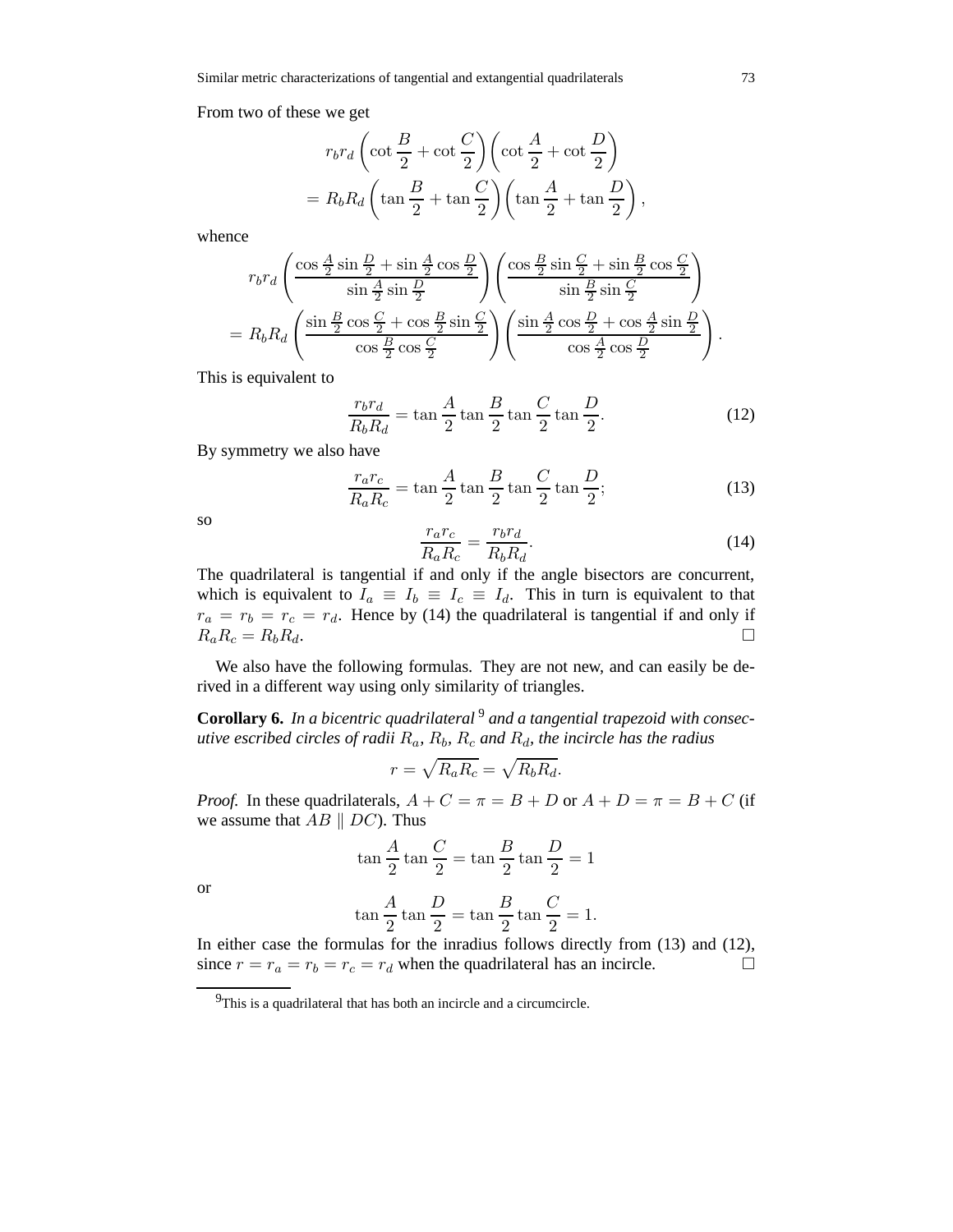In comparison to Theorem 5 we have the following characterizations for an extangential quadrilateral.

**Theorem 7.** *Let a convex quadrilateral* ABCD *have consecutive escribed circles of radii* Ra*,* Rb*,* R<sup>c</sup> *and* Rd*. The quadrilateral has an excircle outside one of the vertices* A *or* C *if and only if*

$$
R_a R_b = R_c R_d
$$

*and an excircle outside one of the vertices* B *or* D *if and only if*

$$
R_a R_d = R_b R_c.
$$



Figure 7. Intersections of four angle bisectors

*Proof.* We consider a convex quadrilateral ABCD where two opposite internal and two opposite external angle bisectors intersect at  $E_a$ ,  $E_c$ ,  $E_b$  and  $E_d$ . Let the distances from these four intersections to the sides of the quadrilateral be  $\rho_a$ ,  $\rho_c$ ,  $\rho_b$ and  $\rho_d$  respectively, see Figure 7. Then we have

$$
\rho_a \left( \cot \frac{A}{2} - \tan \frac{B}{2} \right) = a = R_a \left( \tan \frac{A}{2} + \tan \frac{B}{2} \right),
$$
  

$$
\rho_b \left( \tan \frac{B}{2} - \cot \frac{C}{2} \right) = b = R_b \left( \tan \frac{B}{2} + \tan \frac{C}{2} \right),
$$
  

$$
\rho_c \left( \tan \frac{D}{2} - \cot \frac{C}{2} \right) = c = R_c \left( \tan \frac{C}{2} + \tan \frac{D}{2} \right),
$$
  

$$
\rho_d \left( \cot \frac{A}{2} - \tan \frac{D}{2} \right) = d = R_d \left( \tan \frac{D}{2} + \tan \frac{A}{2} \right).
$$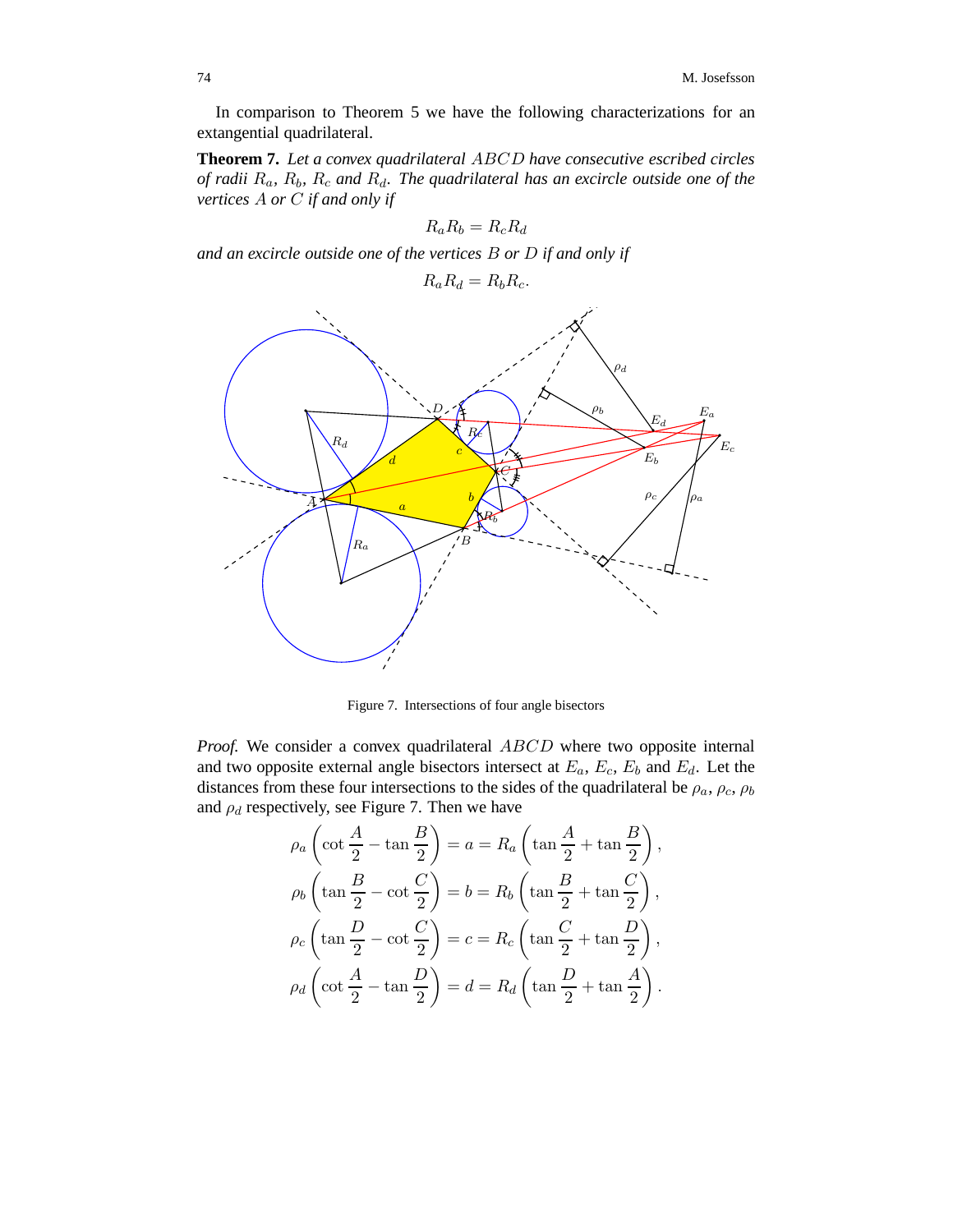Using the first two of these, we get

$$
\rho_a \rho_b \left( \cot \frac{A}{2} - \tan \frac{B}{2} \right) \left( \tan \frac{B}{2} - \cot \frac{C}{2} \right)
$$

$$
= R_a R_b \left( \tan \frac{A}{2} + \tan \frac{B}{2} \right) \left( \tan \frac{B}{2} + \tan \frac{C}{2} \right)
$$

whence

$$
\rho_a \rho_b \left( \frac{\cos \frac{A}{2} \cos \frac{B}{2} - \sin \frac{A}{2} \sin \frac{B}{2}}{\sin \frac{A}{2} \cos \frac{B}{2}} \right) \left( \frac{\sin \frac{B}{2} \sin \frac{C}{2} - \cos \frac{B}{2} \cos \frac{C}{2}}{\cos \frac{B}{2} \sin \frac{C}{2}} \right)
$$
  
=  $R_a R_b \left( \frac{\sin \frac{A}{2} \cos \frac{B}{2} + \cos \frac{A}{2} \sin \frac{B}{2}}{\cos \frac{A}{2} \cos \frac{B}{2}} \right) \left( \frac{\sin \frac{B}{2} \cos \frac{C}{2} + \cos \frac{B}{2} \sin \frac{C}{2}}{\cos \frac{B}{2} \cos \frac{C}{2}} \right).$ 

This is equivalent to

$$
\rho_a \rho_b \frac{\cos \frac{A+B}{2} \left( -\cos \frac{B+C}{2} \right)}{\sin \frac{A}{2} \cos^2 \frac{B}{2} \sin \frac{C}{2}} = R_a R_b \frac{\sin \frac{A+B}{2} \sin \frac{B+C}{2}}{\cos \frac{A}{2} \cos^2 \frac{B}{2} \cos \frac{C}{2}},
$$

which in turn is equivalent to

$$
\frac{\rho_a \rho_b}{R_a R_b} = -\tan\frac{A+B}{2}\tan\frac{B+C}{2}\tan\frac{A}{2}\tan\frac{C}{2}.\tag{15}
$$

By symmetry  $(B \leftrightarrow D)$ , we also have

$$
\frac{\rho_c \rho_d}{R_c R_d} = -\tan\frac{A+D}{2}\tan\frac{D+C}{2}\tan\frac{A}{2}\tan\frac{C}{2}.\tag{16}
$$

Now using the sum of angles in a quadrilateral,

$$
\tan\frac{A+B}{2} = -\tan\frac{D+C}{2}
$$

and

$$
\tan\frac{B+C}{2} = -\tan\frac{A+D}{2}.
$$

Hence

$$
\tan\frac{A+B}{2}\tan\frac{B+C}{2} = \tan\frac{A+D}{2}\tan\frac{D+C}{2}
$$

so by (15) and (16) we have

$$
\frac{\rho_a \rho_b}{R_a R_b} = \frac{\rho_c \rho_d}{R_c R_d}.\tag{17}
$$

The quadrilateral is extangential if and only if the internal angle bisectors at A and  $C$ , and the external angle bisectors at  $B$  and  $D$  are concurrent, which is equivalent to  $E_a \equiv E_b \equiv E_c \equiv E_d$ . This in turn is equivalent to that  $\rho_a = \rho_b = \rho_c = \rho_d$ . Hence by (17) the quadrilateral is extangential if and only if  $R_a R_b = R_c R_d$ .

The second condition  $R_a R_d = R_b R_c$  is proved in the same way.

,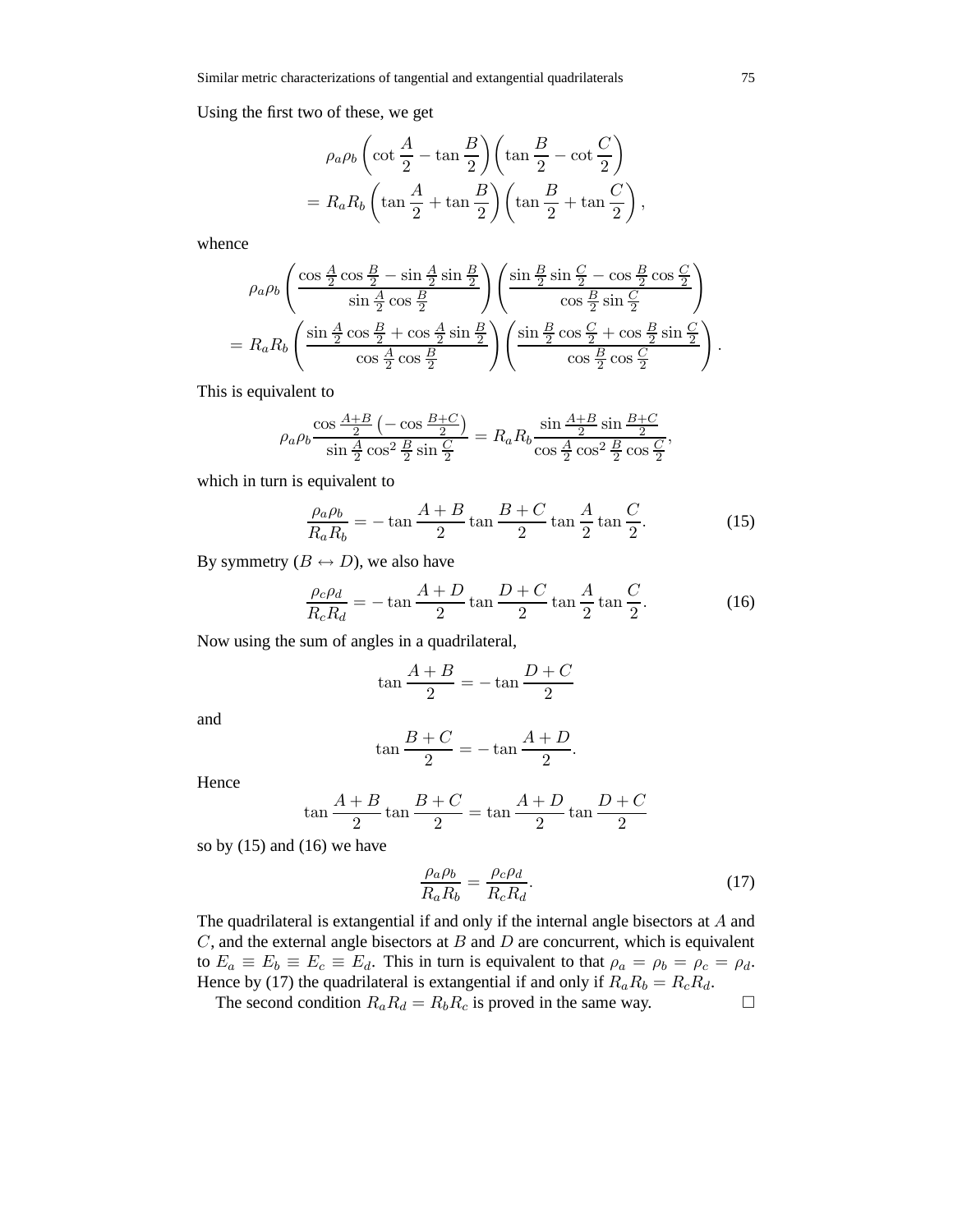We have not found a way to express the exradius (the radius in the excircle) in terms of the escribed radii in comparison to Corollary 6. Instead we have the following formulas, which although they are simple, we cannot find a reference for. They resemble the well known formulas  $r = \frac{K}{a+c} = \frac{K}{b+d}$  for the inradius in a tangential quadrilateral with sides  $a, b, c, d$  and area  $K$ .

**Theorem 8.** *An extangential quadrilateral with sides* a*,* b*,* c *and* d *has the exradius*

$$
\rho = \frac{K}{|a-c|} = \frac{K}{|b-d|}
$$

*where* K *is the area of the quadrilateral.*

*Proof.* We prove the formulas in the case that is shown i Figure 8. The area of the extangential quadrilateral  $ABCD$  is equal to the areas of the triangles  $ABE$  and ADE subtracted by the areas of BCE and CDE. Thus

$$
K = \frac{1}{2}a\rho + \frac{1}{2}d\rho - \frac{1}{2}b\rho - \frac{1}{2}c\rho = \frac{1}{2}\rho(a + d - b - c)
$$

where the exradius  $\rho$  is the altitude in all four triangles. Hence

$$
\rho = \frac{2K}{a - c + d - b} = \frac{K}{a - c} = \frac{K}{d - b}
$$

since here we have  $a+b = c+d$  (the excircle is outside of C), that is  $a-c = d-b$ . To cover all cases we put absolute values in the denominators.



Figure 8. Calculating the area of ABCD with four triangles

This theorem indicates that the exradii in all parallelograms (and hence also in all rhombi, rectangles and squares) are infinite, since in all of them  $a = c$  and  $b = d$ .